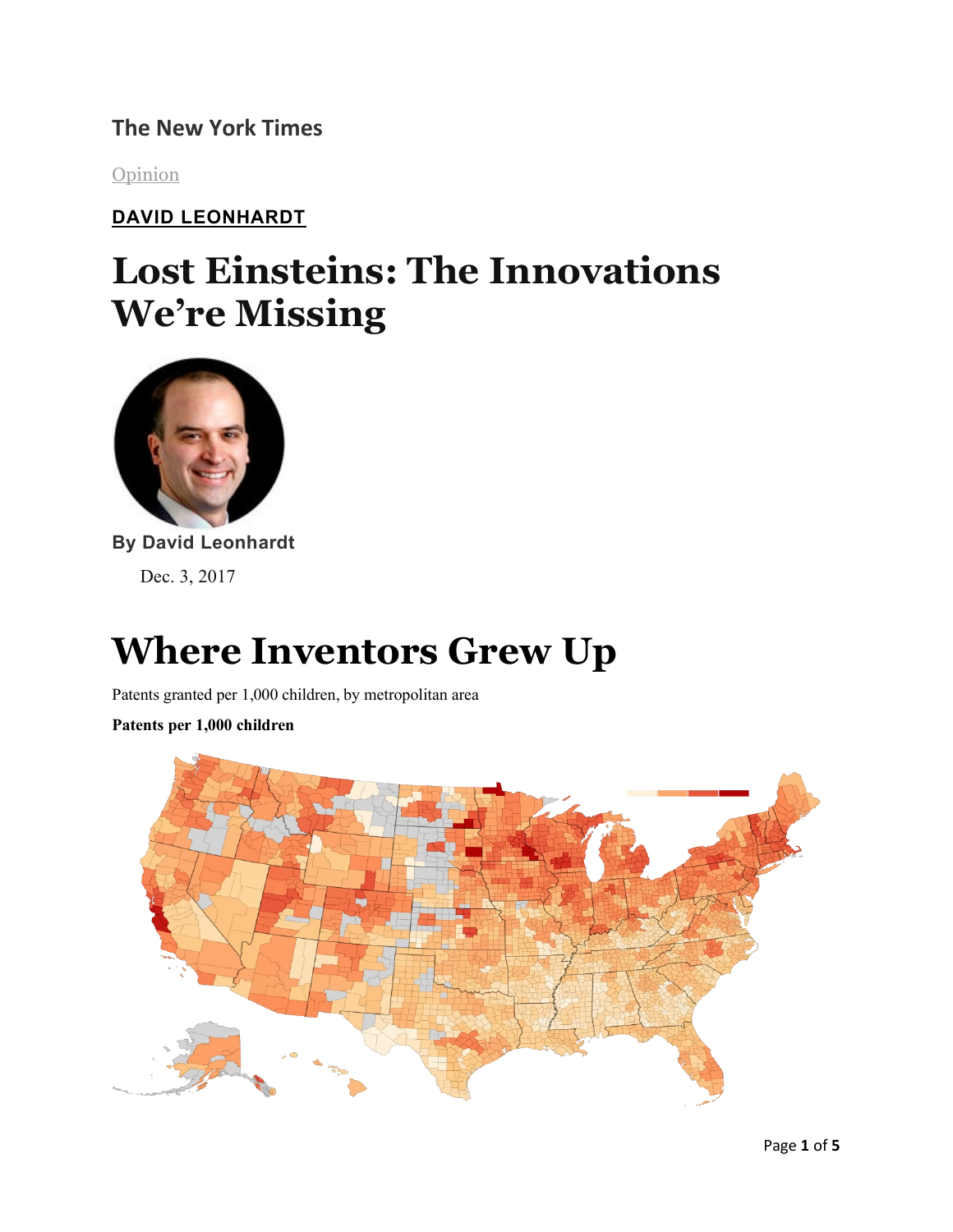Study analyzed children born between 1980 and 1984.

By The New York Times | Source: Equality of Opportunity Project

Much of human progress depends on innovation. It depends on people coming up with a breakthrough idea to improve life. Think about penicillin or cancer treatments, electricity or the silicon chip.

For this reason, societies have a big interest in making sure that as many people as possible have the opportunity to become scientists, inventors and entrepreneurs. It's not only a matter of fairness. Denying opportunities to talented people can end up hurting everyone.

If you're a regular reader of this column, you [may](about:blank) [recognize](about:blank) the name Raj Chetty. He is a Stanford professor who helps lead the Equality of [Opportunity](about:blank) Project, which I consider the most important research effort in economics today.

Chetty and his colleagues have received access to millions of anonymous tax records and have spent years analyzing them. Before, researchers had to rely on surveys, which are expensive and unreliable. (Do you know how much money your parents made when you were 10 years old?) The tax records allow for a newly detailed understanding of the paths that lives take.

The [project's](about:blank) latest paper, out Sunday, looks at who becomes an inventor — and who doesn't. The results are disturbing. They have left me stewing over how many breakthrough innovations we have missed because of extreme inequality. The findings also make me even more frustrated by new tax legislation that will worsen [inequality.](about:blank) This Congress is solving economic problems that don't exist and aggravating those that do.

The key phrase in the research paper is "lost Einsteins." It's a reference to people who could "have had highly impactful innovations" if they had been able to pursue the opportunities they deserved, the authors write. Nobody knows precisely who the lost Einsteins are, of course, but there is little doubt that they exist.



Image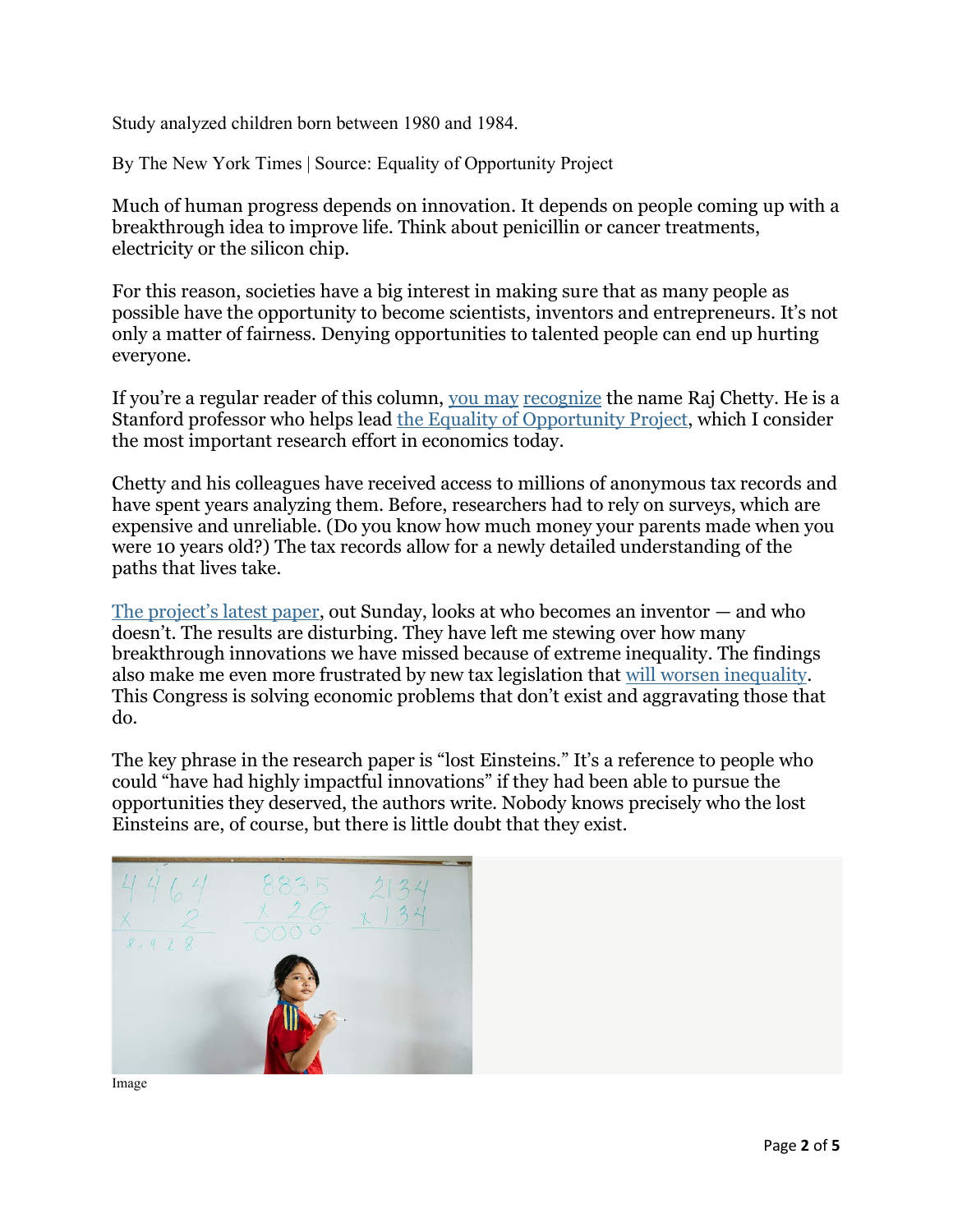A fourth-grade student listened to her teacher during a math class at Dr. Hiram González School in Bayamón, P.R., in May. Credit...Erika P. Rodriguez for The New York Times

The researchers worked with the Treasury Department to link the tax records with patent records. Doing so allowed them to study the backgrounds of patent holders (and the study focused on the most highly cited, significant patents). The researchers — Chetty, Alex Bell, Xavier Jaravel, Neviana Petkova and John Van Reenen — were also able to link these records to elementary-school test scores for some patent holders.

Not surprisingly, children who excelled in math were far more likely to become inventors. But being a math standout wasn't enough. Only the top students who also came from high-income families had a decent chance to become an inventor.

This fact may be the starkest: Low-income students who are among the very best math students — those who score in the top 5 percent of all third graders — are no more likely to become inventors than below-average math students from affluent families:

### **Lost Einsteins**

Low-income children who excel at math rarely become patent holders. They are less likely to hold patents than high-income students who do substantially worse in school.

Patents per 1,000 children, by family income and 3rd-grade math performance

|                               | <b>TOP MATH SCORES</b> | <b>LOW MATH SCORES</b> |
|-------------------------------|------------------------|------------------------|
| Lowest fifth of family income | 1.2                    | (0.1)                  |
| Second-lowest fifth           | 2.3                    | (0.1)                  |
| Middle fifth                  | 2.5                    | (0.1)                  |
| Second-highest fifth          | 3.4                    | 0.6                    |
| Top fifth of family income    | 6.5                    |                        |
|                               |                        |                        |

Top math scores are those in the highest 5 percent of all students; low math scores are in the bottom 25 percent. Study analyzed children born from 1980 to 1984.

By The New York Times | Source: Equality of Opportunity Project

The contrast here is a betrayal of American ideals. (If anything, the chart understates the problem, because disadvantage already exacts a big toll by third grade.)

"There are great differences in innovation rates," Chetty said. "Those differences don't seem to be due to innate ability to innovate." Or as [Steve](about:blank) Case — the entrepreneur [who's](about:blank) now [investing](about:blank) in regions that venture capital tends to ignore — told me when I called him to discuss the findings: "Creativity is broadly distributed. Opportunity is not."

The gap between rich and poor is just one of the worrisome findings. Middle-class students have innovation rates closer to that of the poor than the affluent, as you can see in the chart above. And as the map at the top of this column shows, children from the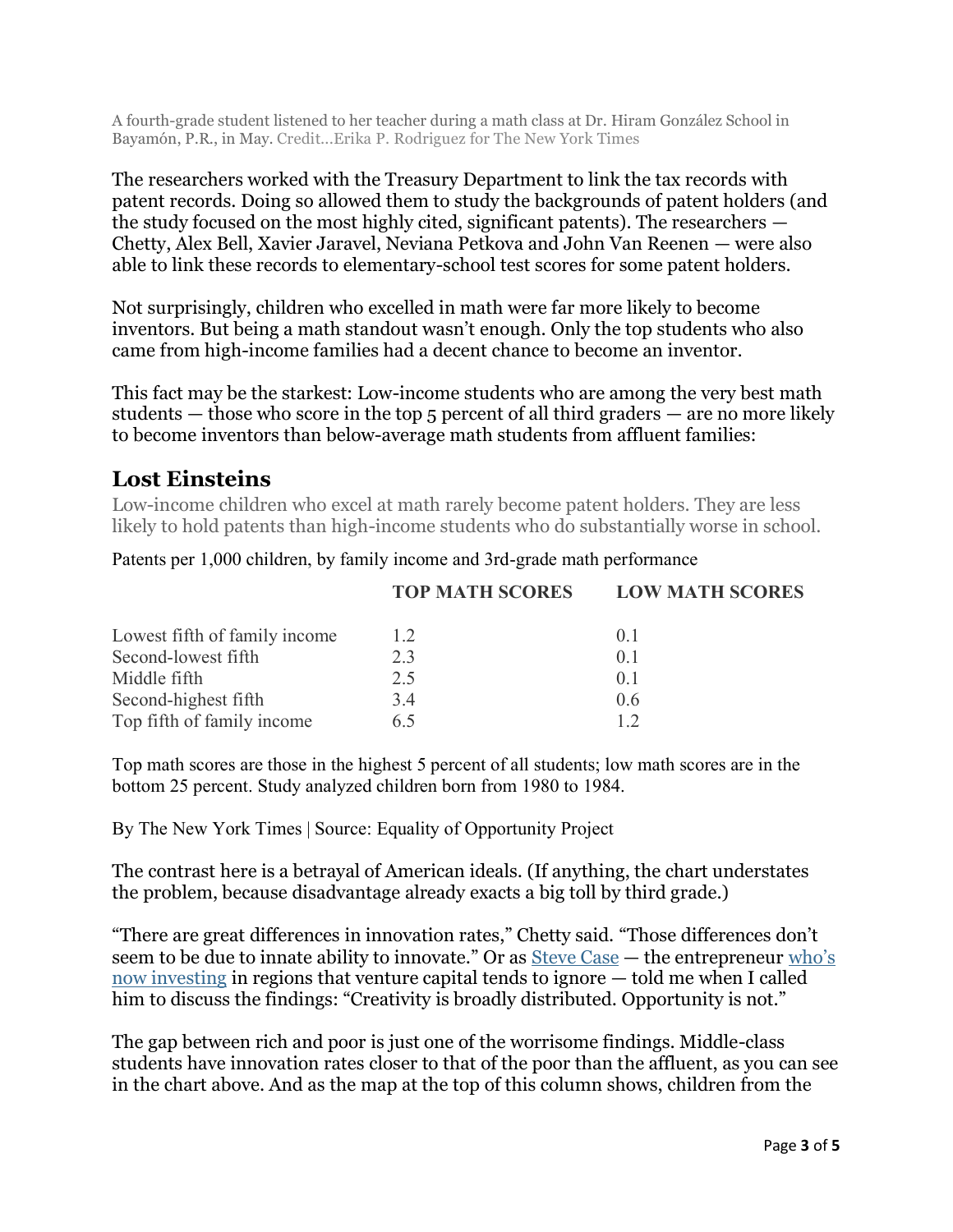southeastern United States are notably unlikely to become inventors. Even after controlling for income, innovation rates across much of the South are low.

They're also low for African-Americans and Latinos:

### **Lost Einsteins: Race**

Patents per 1,000 children, by race and 3rd-grade math performance

|              | <b>TOP MATH SCORES</b> | <b>LOW MATH SCORES</b> |
|--------------|------------------------|------------------------|
| Asian        | 8.2                    | 0.3                    |
| <b>Black</b> | 1.0                    | 0.4                    |
| Hispanic     | 0.6                    | 0.2                    |
| White        | 3.6                    | 0.7                    |
|              |                        |                        |

Top math scores are those in the highest 10 percent of all students; low math scores are in the bottom 50 percent. Study analyzed children born from 1980 to 1984.

By The New York Times | Source: Equality of Opportunity Project

And innovation rates are low for women:

### **Lost Einsteins: Gender**

Patents per 1,000 children, by sex and 3rd-grade math performance

|       | <b>TOP MATH SCORES</b> | <b>LOW MATH SCORES</b> |
|-------|------------------------|------------------------|
| Women | 2.4                    | 0.1                    |
| Men   | 6.0                    | 0.5                    |

Top math scores are those in the highest 5 percent of all students; low math scores are in the bottom 25 percent. Study analyzed children born from 1980 to 1984.

By The New York Times | Source: Equality of Opportunity Project

I encourage you to take a moment to absorb the size of these gaps. Women, African-Americans, Latinos, Southerners, and low- and middle-income children are far less likely to grow up to become patent holders and inventors. Our society appears to be missing out on *most* potential inventors from these groups. And these groups together make up most of the American population.

The groups also span the political left and right  $-$  a reminder that Americans of different tribes have a common interest in attacking inequality.